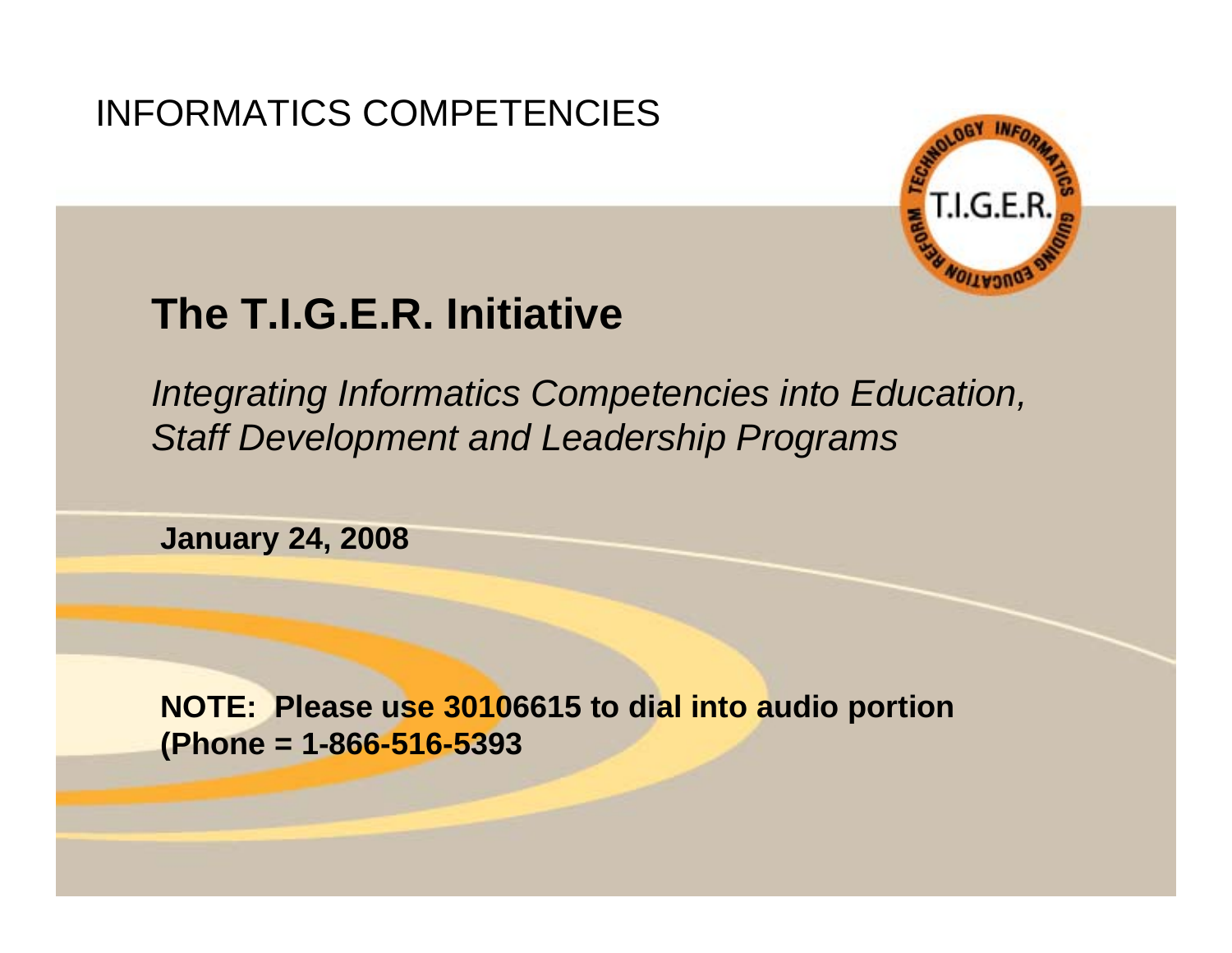

## **Necessary Skills for Nurses Portfolio in 2008**

- Computer Literacy Skills
- Information Literacy Skills
- Informatics Skills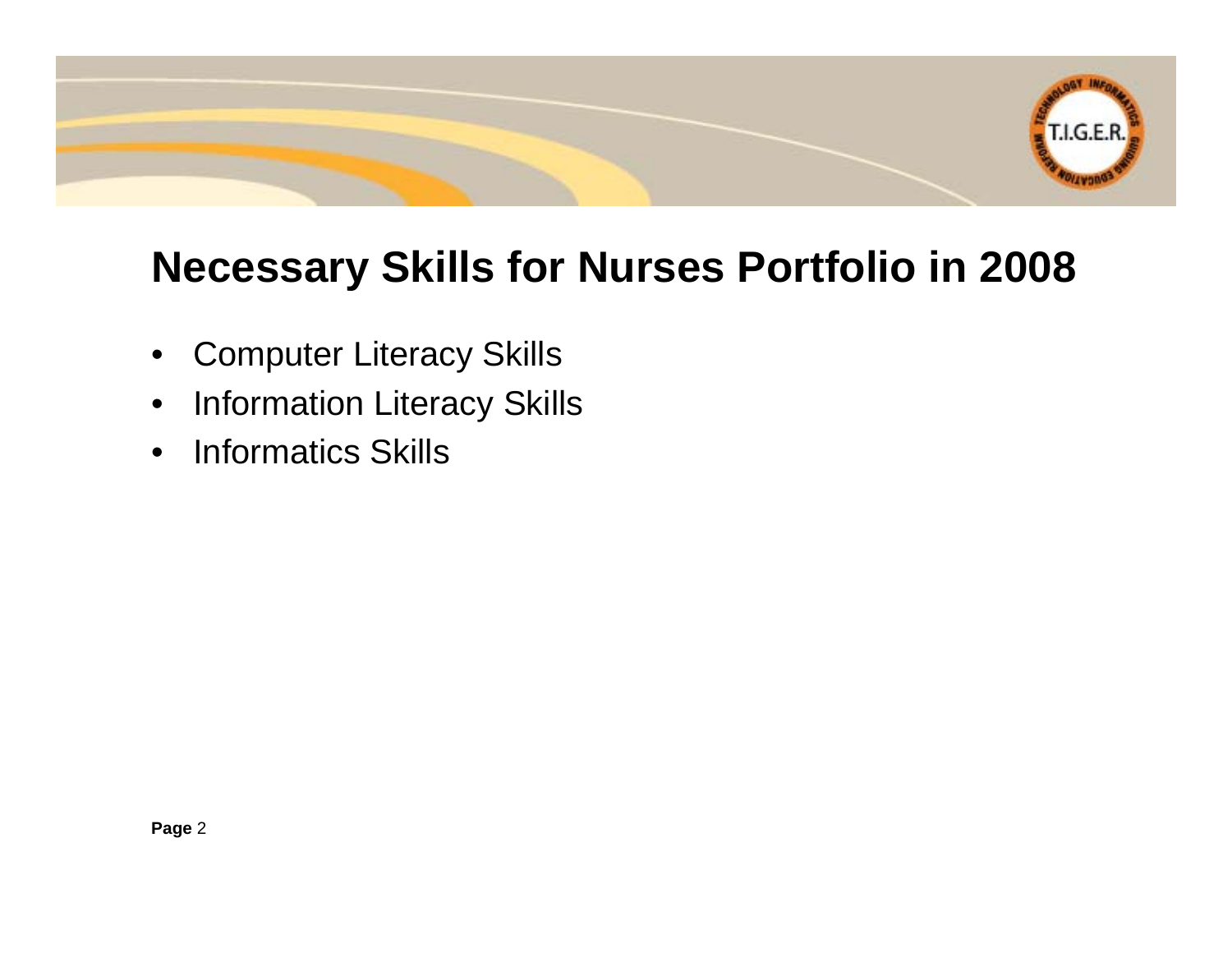

### **Create Comprehensive Informatics Competencies for All Areas of Nursing:**

- Harmonize and set informatics competencies for all levels of nursing education: nursing assistants, associate degree, diploma, undergraduate and graduate.
- Harmonize and set informatics competencies for nursing practice.
- Advocate for and support adding informatics competencies into nursing specialty certifications.
- Include informatics competencies in the scope and standard statements (and like documents) of nursing specialties.
- (Note: informatics competencies are to include information literacy and effective use of information resources.)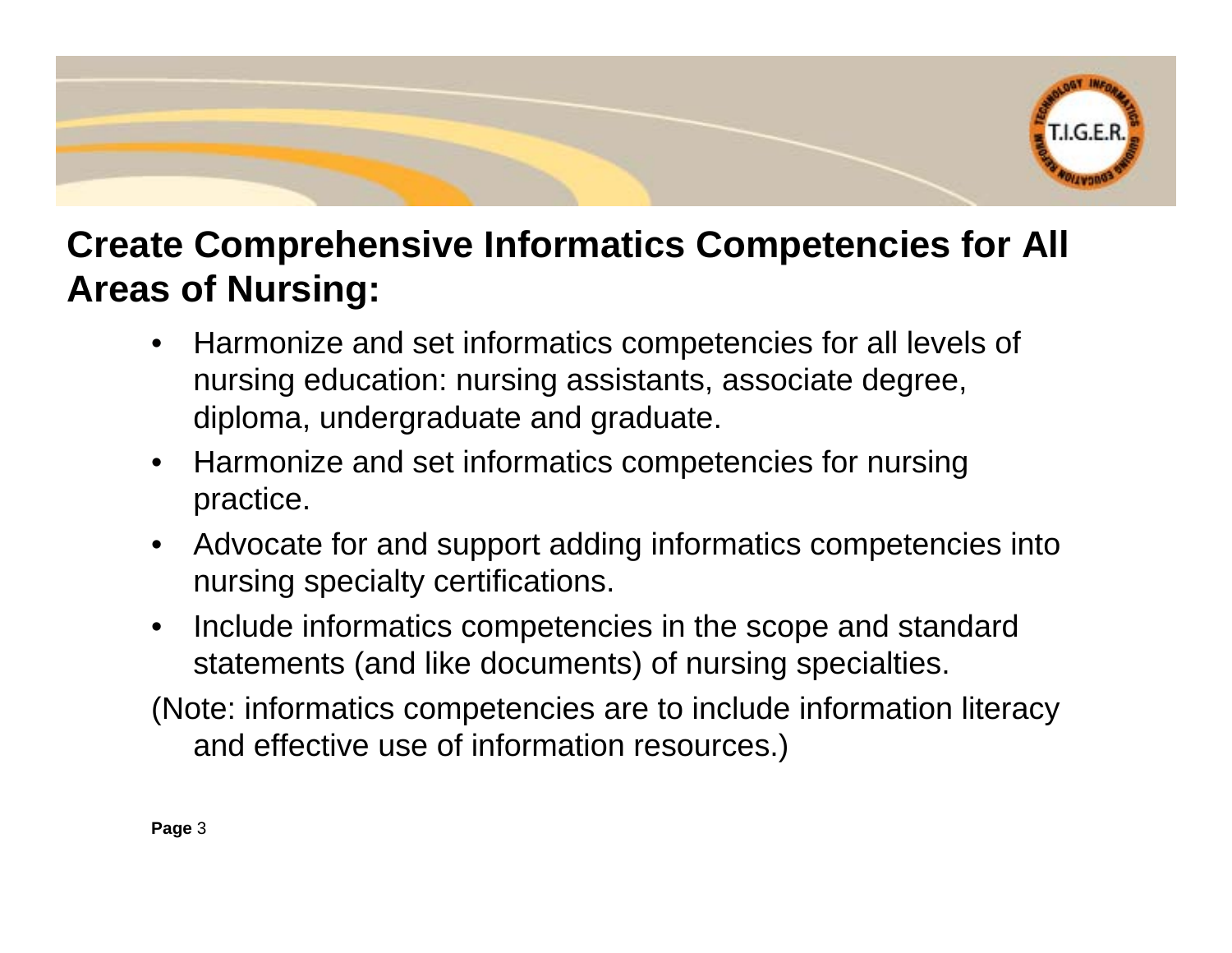

# **Collaborative Action Steps Taken**

- 1. Clarify competencies within nursing and healthcare (WG1)
	- **Definition**
	- Framework for organizing competencies
- 2. Develop a comprehensive inventory of existing published resources (WG2)
	- Literature Review
	- Subject Matter Experts
	- Ongoing Projects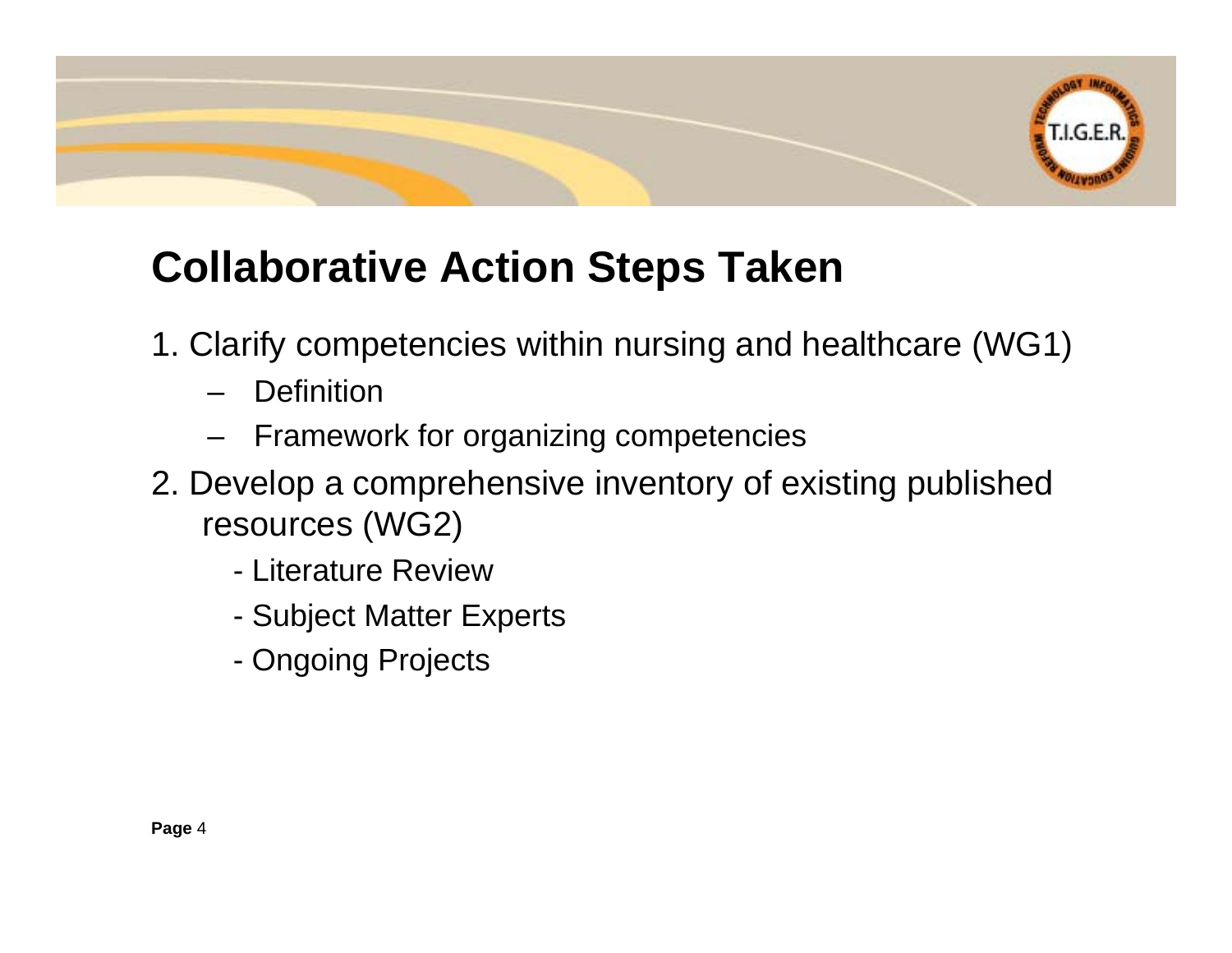

# **Collaborative Action Steps Taken (cont.)**

- 3. Gather existing informatics competencies for health professional students and those in practice (WG3)
	- Nursing
	- Nursing specialty organization
	- Inter-professional
- 4. Synthesize the collective findings of #1-3 and develop overall framework/roadmap of informatics competency recommendations (HSG Integration Team)
	- Focus on the competency requirements of the basic practicing nurse
	- Overlay other competency models (e.g., academic preparation, roles, KSA, domains, practice scope, beginner to expert, etc.)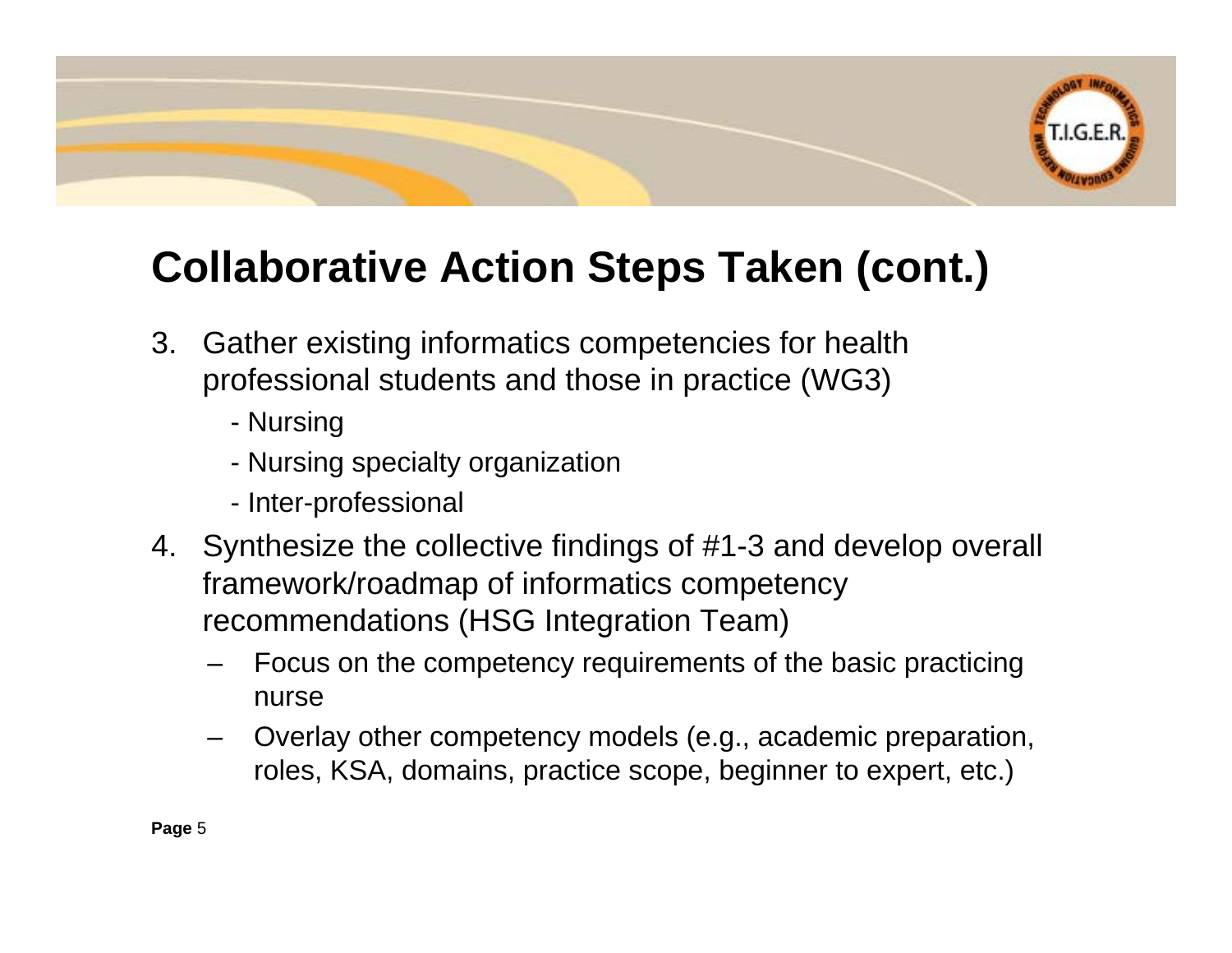

# **WG1 – Develop the Framework/Def.**

- Reviewed numerous published frameworks
- Adopted definitions
- Recommended, as primary model, the Knowledge, Skills and Attitude competency framework
	- relatively simple yet multi-axial enough to cover many types of competencies
- Decided not to rule out other models—e.g., especially want consistency and/or ability to overlay other models (e.g. Nursing Scope & Standards)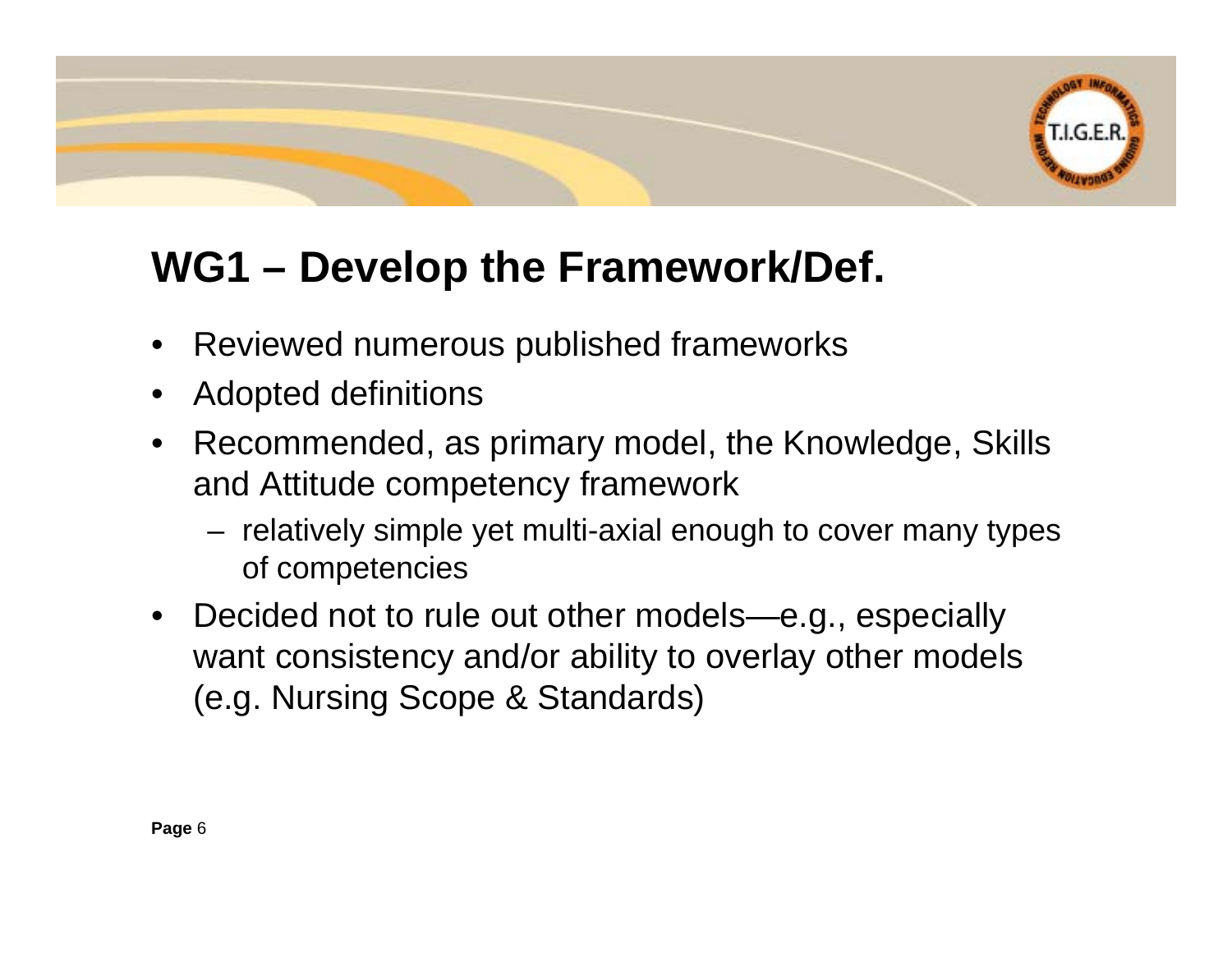

### **WG 2 – Create comprehensive inventory of published competencies**

- Started with numerous literature reviews
- Collected 30 examples of published competencies
	- Academic (by level of academic preparation)
	- Other domains (e.g., Public Health, American Library Association, etc.)
	- Nursing (Staggers, Gassert, Curran, etc.)
	- QSEN
	- Professional organizations (AORN, AONE, etc.)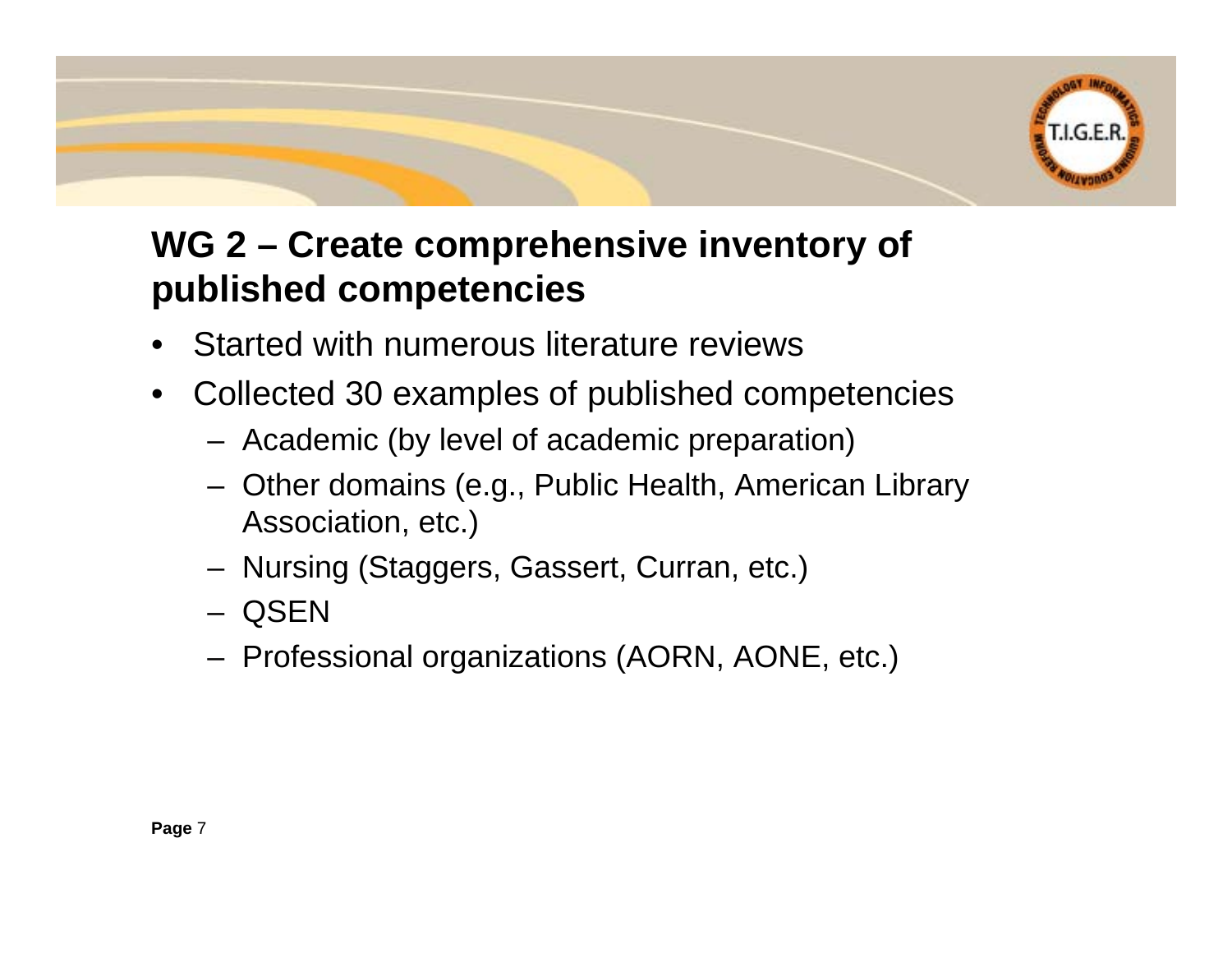

### **WG 3 – Collect "real world" examples of competencies in practice and education**

- Collected 53 examples of various types
	- Role-based
	- Job descriptions
	- Skills checklists
- Combined into spreadsheet and in process of removing duplication
- Several were strikingly similar to other publications (e.g., Staggers, et al; scope and standards, etc.)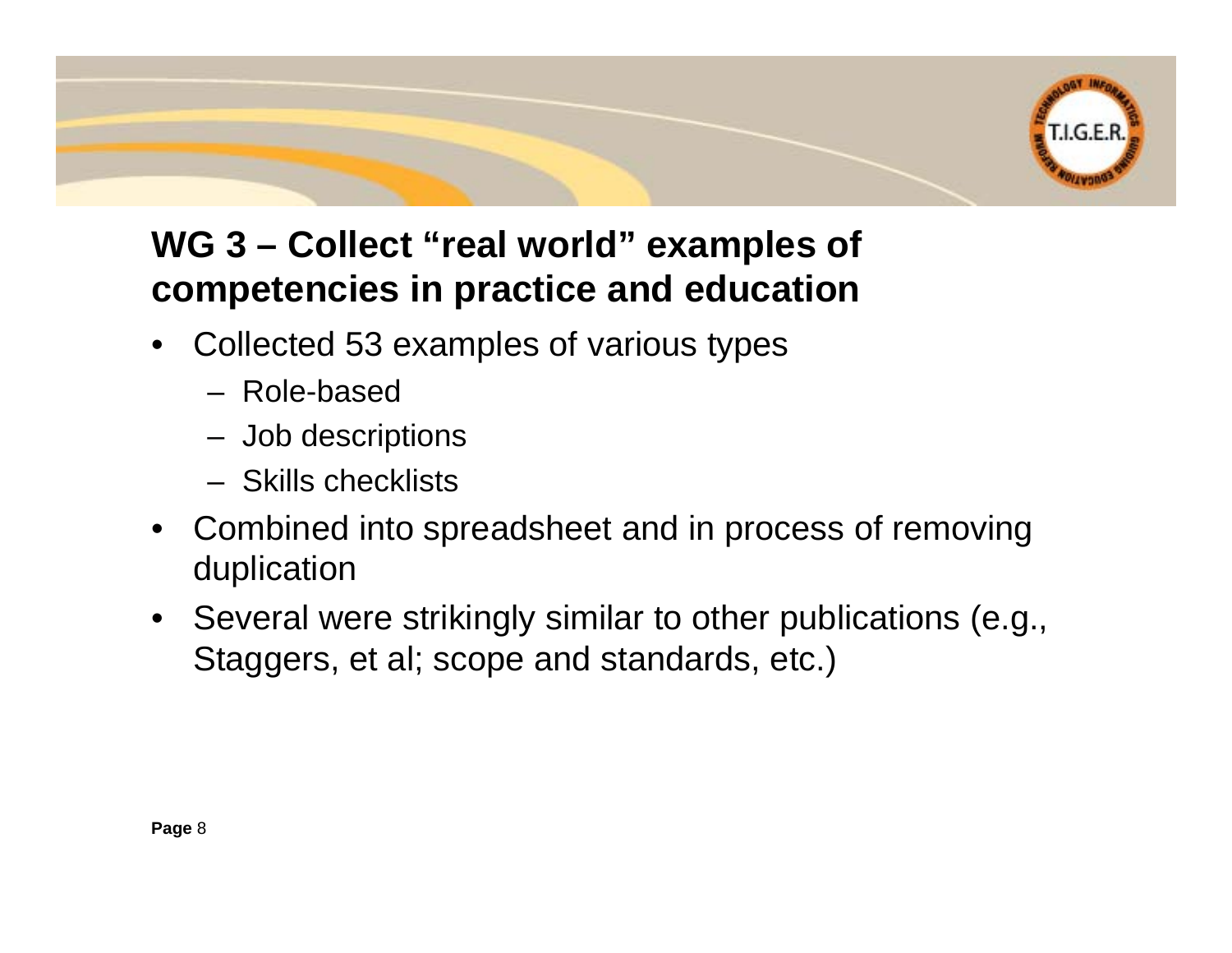# **HSG Integration Team**

• Started with over 1200 specific line-item competencies

**T.I.G.E.R.** 

- Developed three basic categories of competencies:
	- Basic Computer Competencies (computer literacy)
	- Information literacy
	- Informatics/Information Management Competencies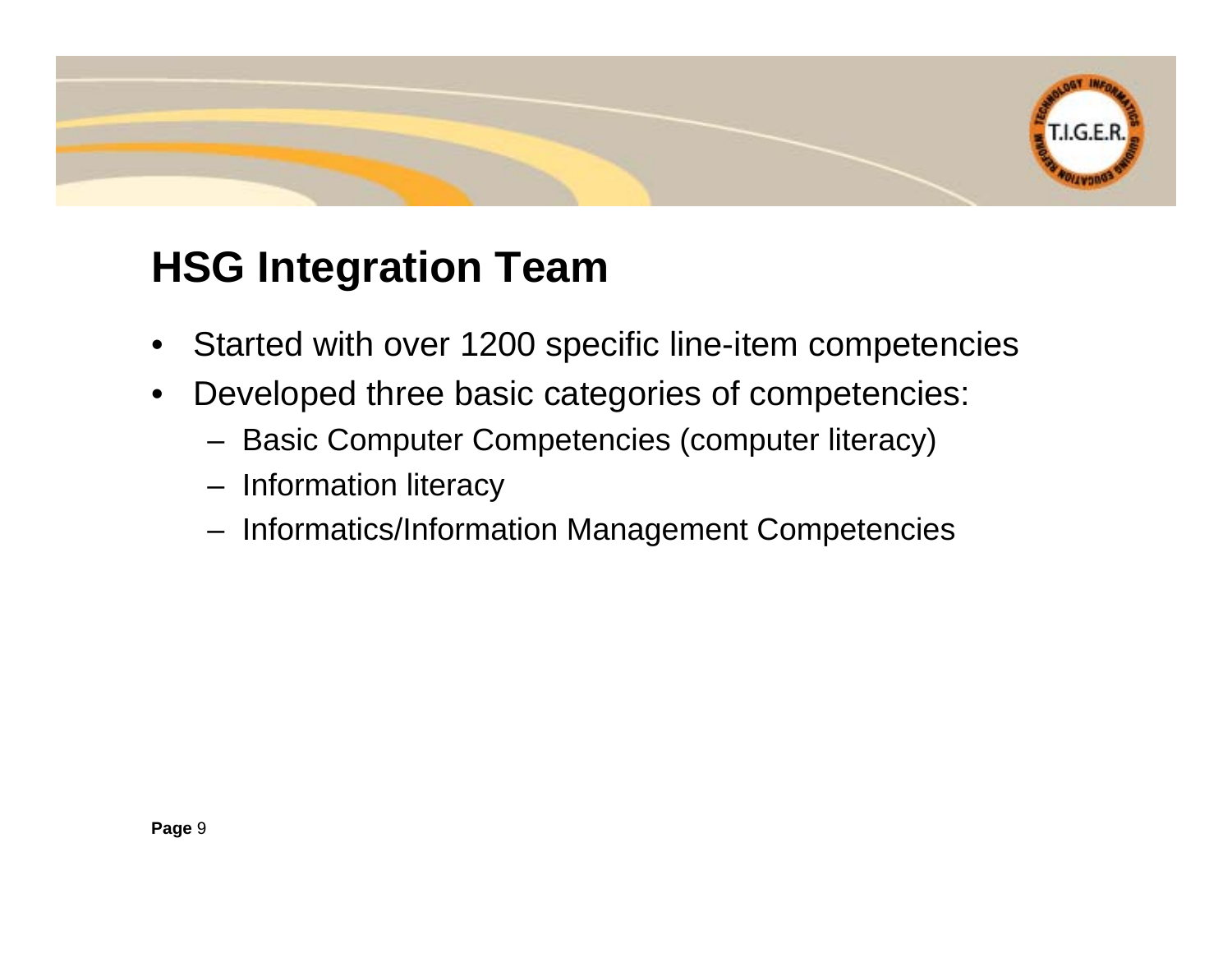# T.I.G.E.R.

## **Initial Interpretation**

- Each unique set of competencies has a unique framework
- Examples highlighted for TIGER will be base foundational competencies for nurses
- Original competency documents can be overlayed onto the TIGER framework (think of the TIGER framework as a master roadmap)
- Other TIGER collaborative teams (Education, Staff Development and Leadership) can implement the framework, and expand from original list where appropriate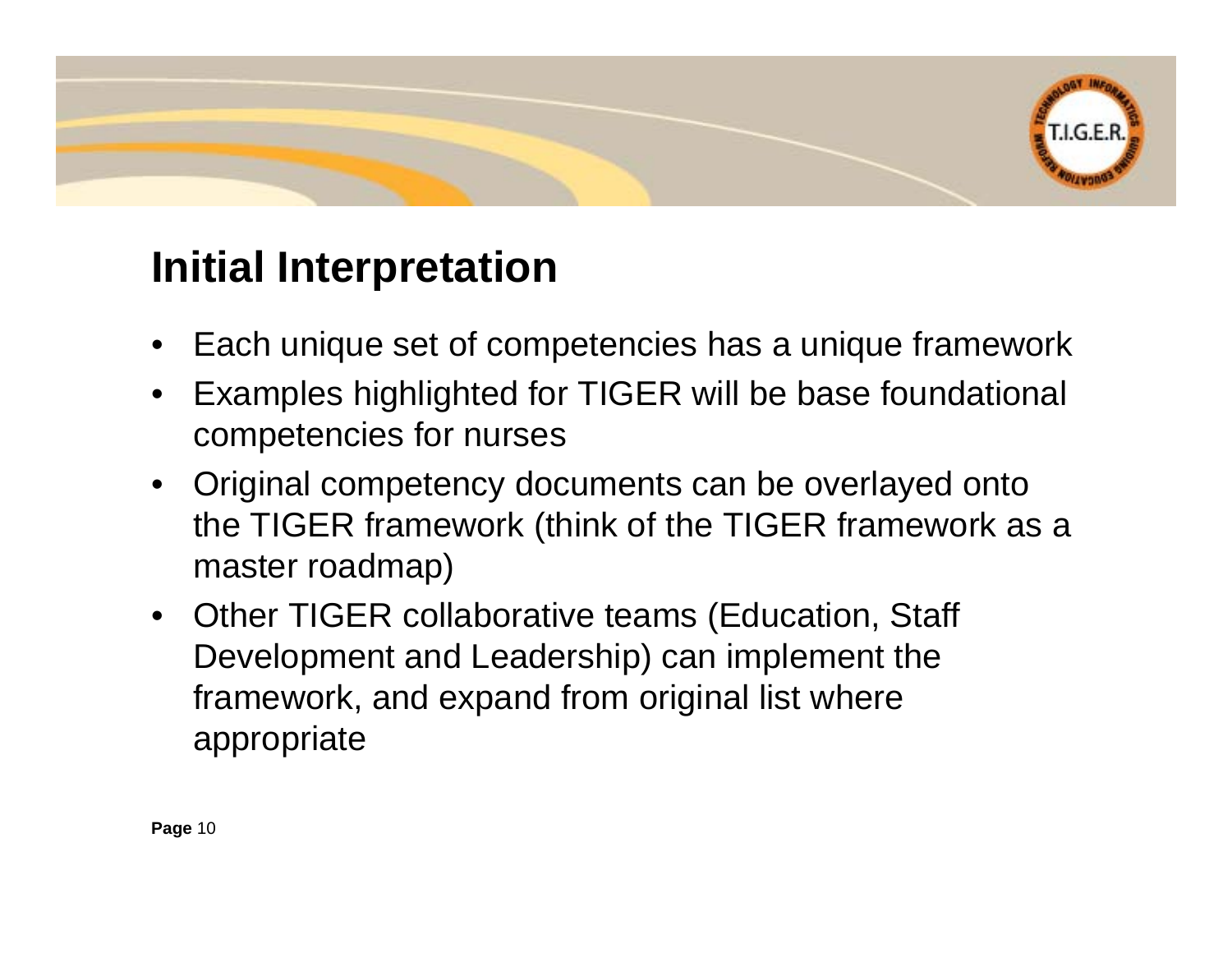

### **Computer Competencies - Recommendations**

- Framework from the European Computer Driving License (ECDL) Foundation Syllabus available at <http://www.ecdl.com/products/index.jsp?b=0-102&pID=108&nID=204>
- 7 Modules
	- 1. Concepts of Information Technology (IT)
	- 2. Using the Computer and Managing Files
	- 3. Word Processing
	- 4. Spreadsheets
	- 5. Database\*
	- 6. Presentation
	- 7. Information and Communication
- A review of the "real world" and "bare naked" competency lists found that they lined up very well with the ECDL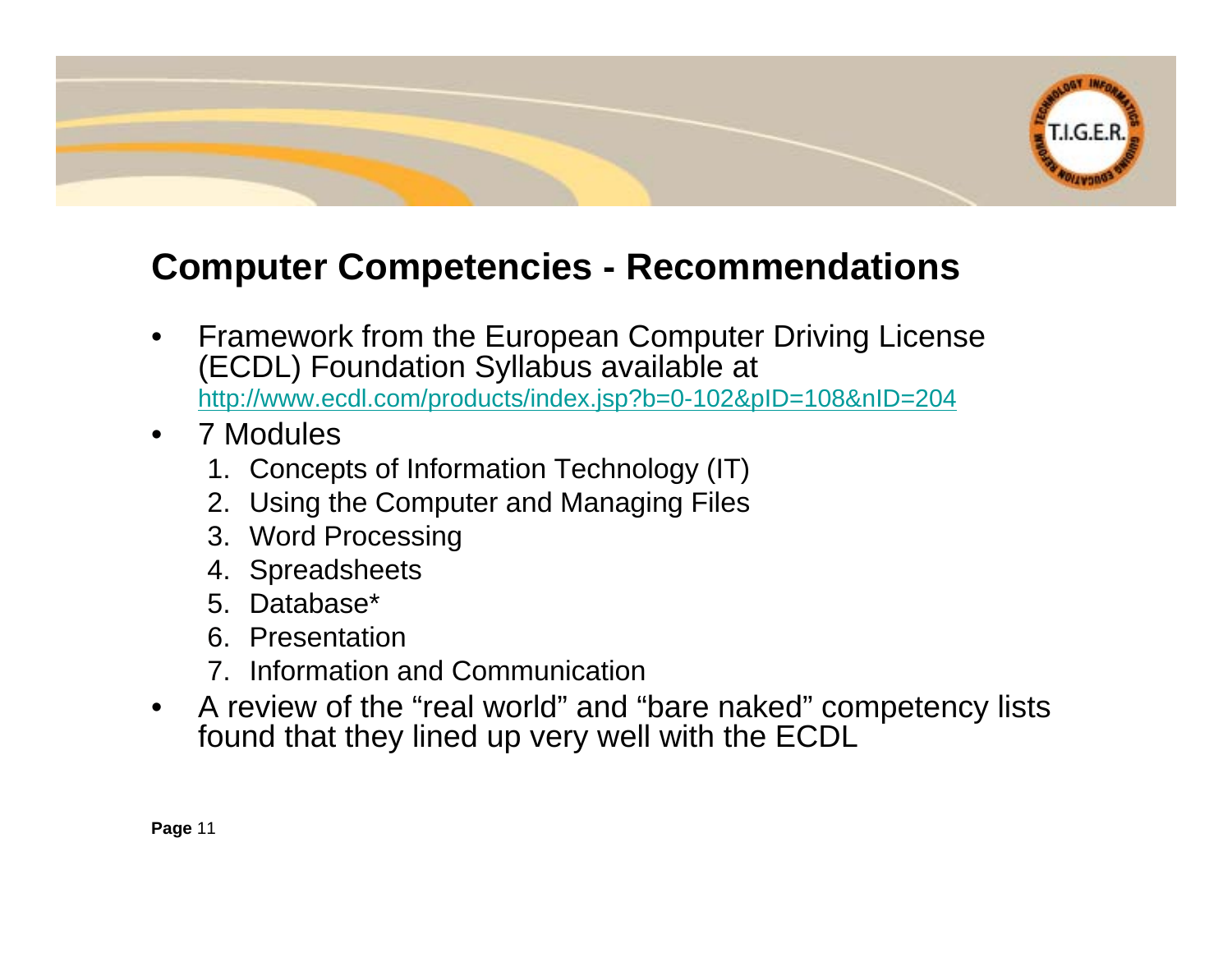

## **Computer Competencies**

- For example, ECDL further describes the concepts of Information Technology
	- General Concepts
	- Hardware
	- Software
	- Information Networks
	- The Use of IT in Everyday Life
	- Health and Safety, Enviornment
	- Security
	- Copyright and the Law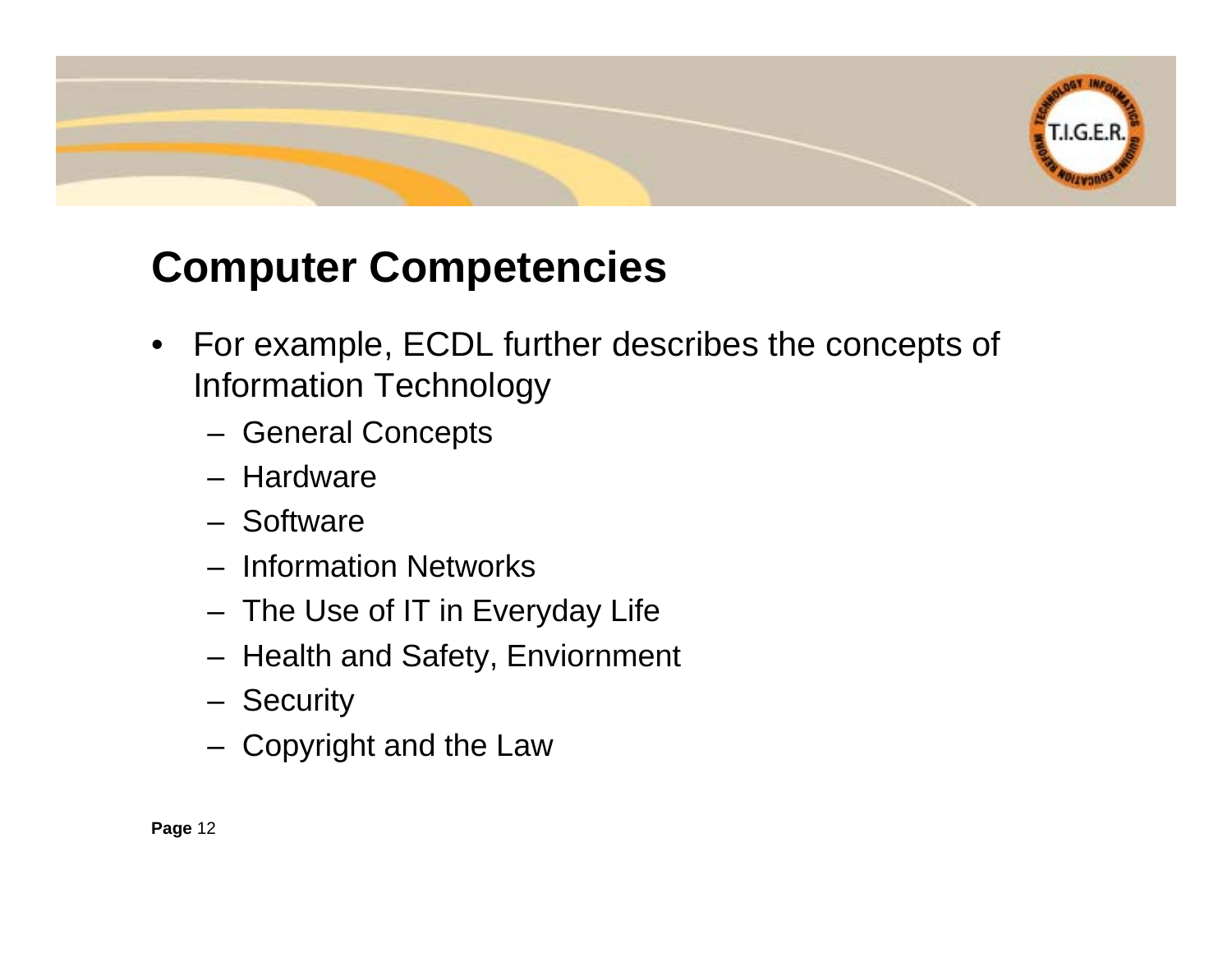

### **Computer Competencies – Compare to Competency Lists**

- Hardware (PC, laptop/notebook)
- Peripheral devices
- Networks
- **Communication** 
	- Email
	- FAX
	- Vocera-type devices
	- Cell phone/blackberry
- Software
	- Clinical
	- Non-clinical
		- Word processing
		- Spreadsheets
		- Presentations
- Security/Privacy
	- HIPAA
	- Data integrity
	- Passwords
	- Protected health information

**Page** 13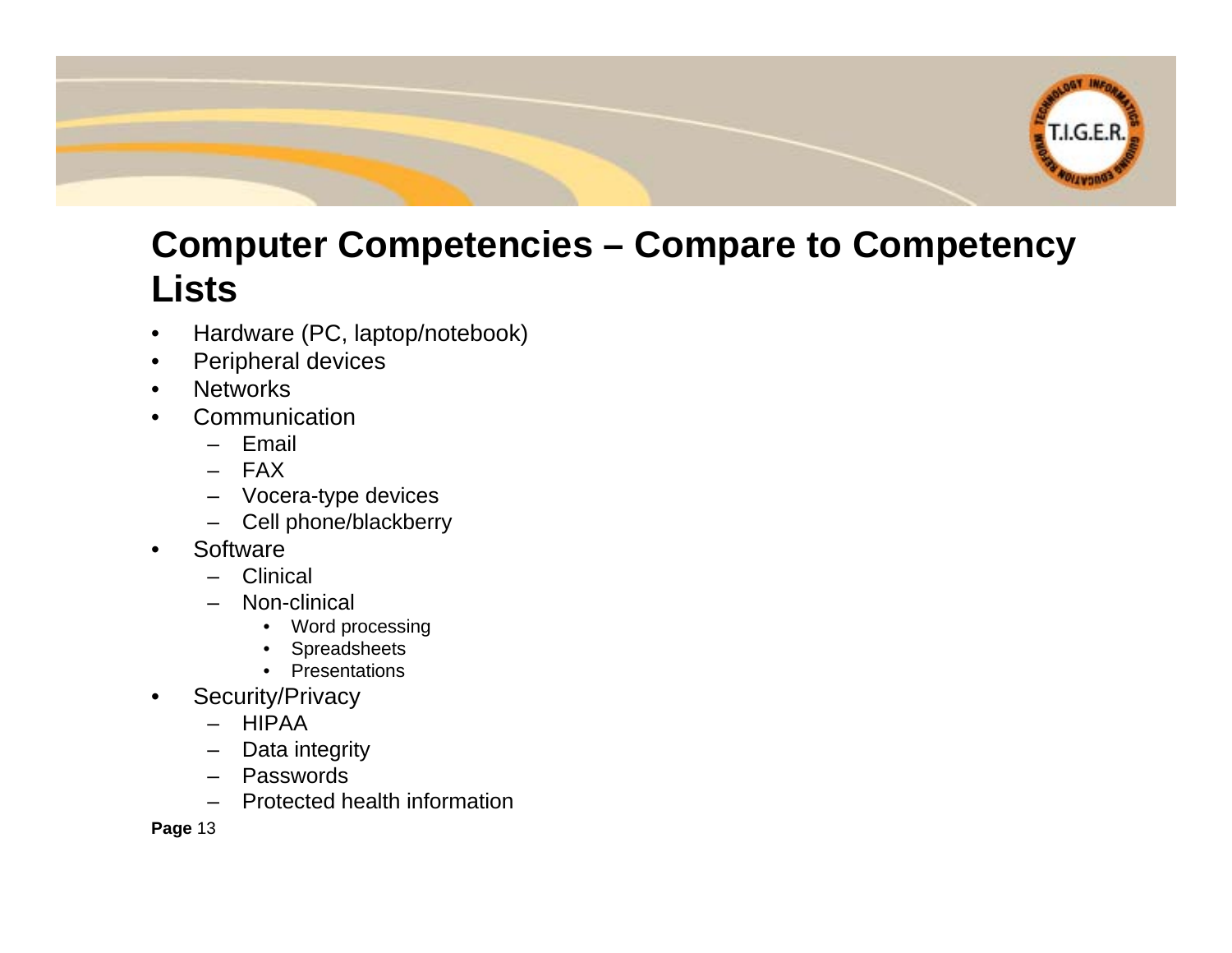

## **Information Literacy**

**Framework for Application of Information Literacy and Evidence-Based Practice to Nursing Process** 

| Curriculum<br>Pattern            | Level 1                             | Level 2                    | Level 3                 | Level 4                                   | Level 5                             |
|----------------------------------|-------------------------------------|----------------------------|-------------------------|-------------------------------------------|-------------------------------------|
|                                  |                                     |                            |                         |                                           |                                     |
| Information<br>Literacy          | Identify<br>information<br>needed   | Find needed<br>Information | Appraise<br>Information | Implement<br>information<br>into practice | Evaluate<br>outcomes of<br>info use |
|                                  |                                     |                            |                         |                                           |                                     |
| <b>Nursing</b><br><b>Process</b> | Assessment                          | Planning                   | Intervention            | Implementa-<br>tion                       | Evaluation                          |
|                                  |                                     |                            |                         |                                           |                                     |
| Evidence-<br>Based<br>Practice   | Develop<br>researchable<br>Question | Search for<br>Evidence     | Appraise<br>Evidence    | Implement<br>findings into<br>practice    | Evaluate<br>outcomes &<br>process   |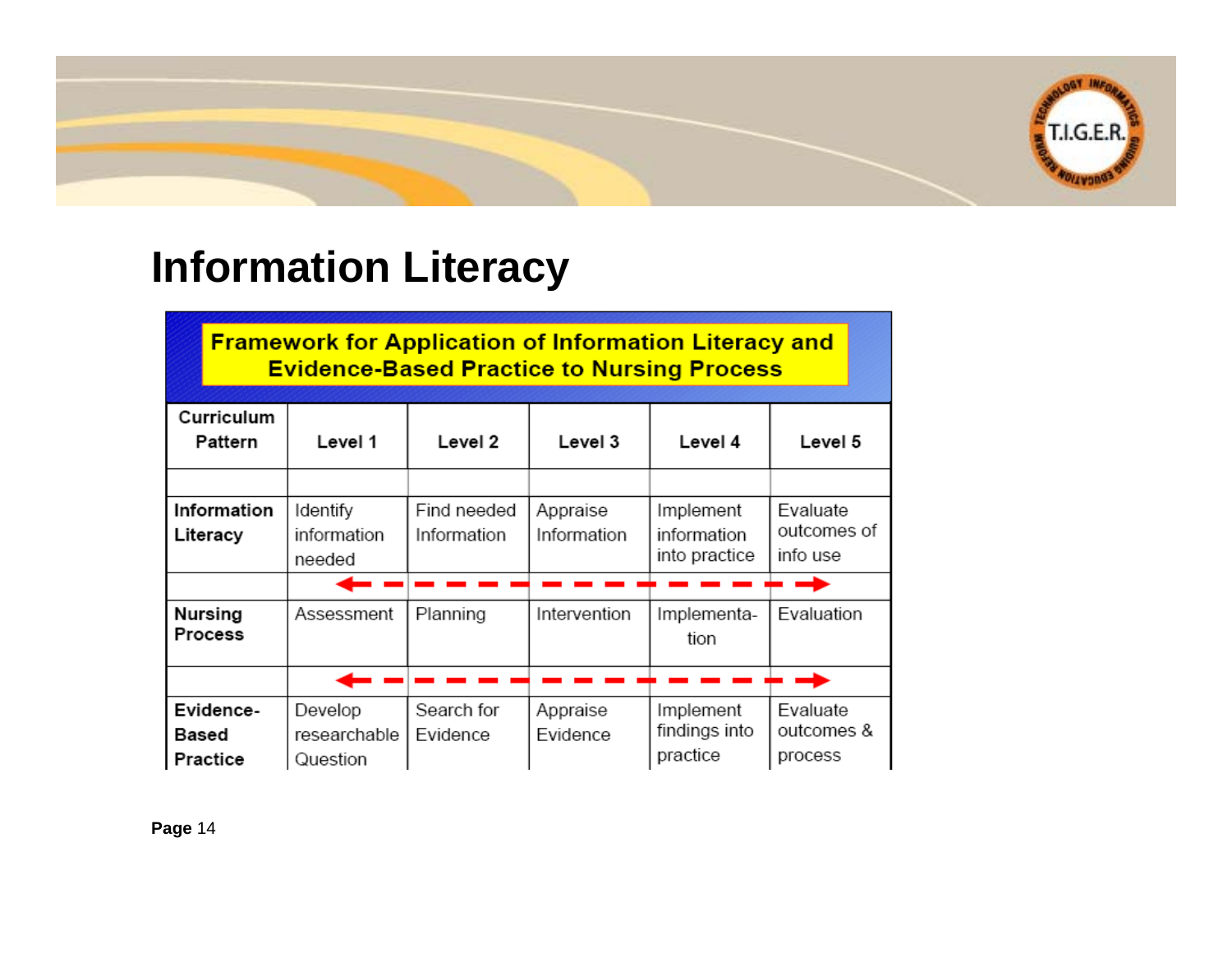

# **Information Literacy**

- Step 0
	- Awareness, change management, attitudes
- Step 1
	- Identify information needed
- Step 2
	- Find needed information (how to do a search, etc.)
- Step 3
	- Appraise information (evaluate applicability)
- Step 4
	- Implement information
- Step 5
	- Evaluate outcome of information use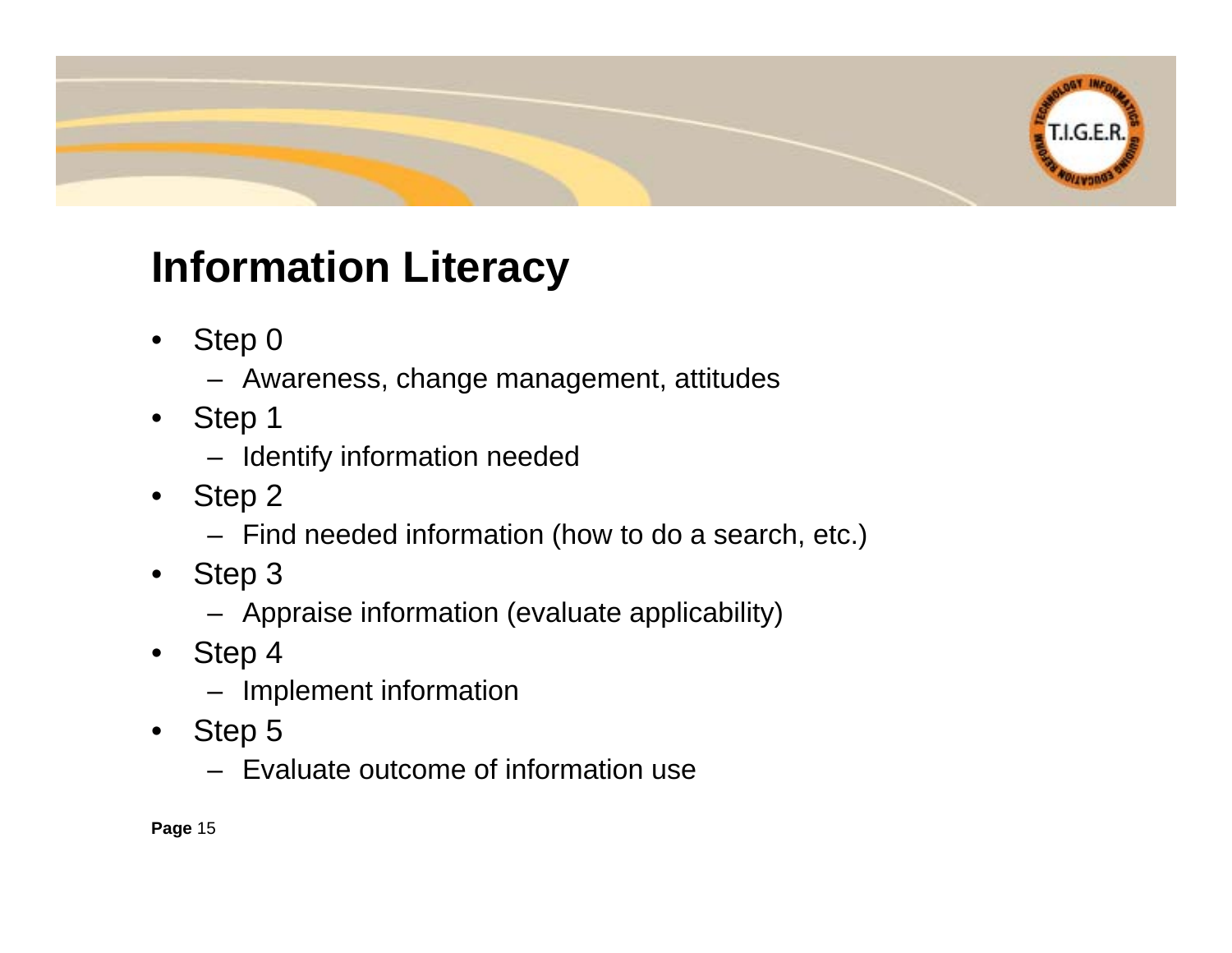

# **Informatics/Information Management**

- Informed by EMR/EHR Functionality
	- Documentation
	- Navigation
	- Viewing patient information
	- Printing
- Quality/Performance Improvement/Safety
	- Knowledge Management (outcomes, work process reform, etc.)
- Leadership
- System Lifecycle/Roles
- Consumer Empowerment/Personal Health Record